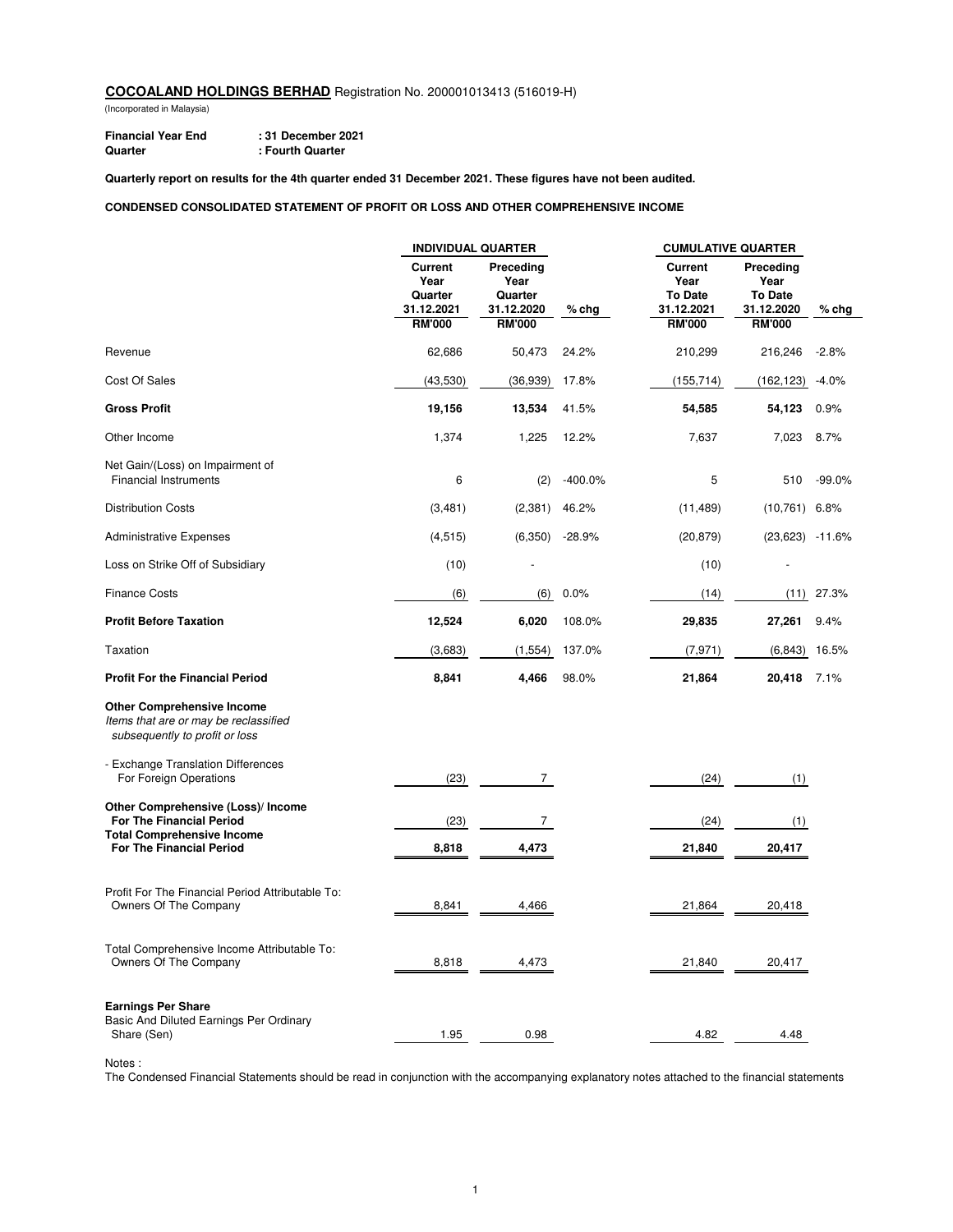(Incorporated in Malaysia)

#### **CONDENSED CONSOLIDATED STATEMENTS OF FINANCIAL POSITION**

**AS AT 31 DECEMBER 2021**

**(These figures have not been audited)**

|                                                                                      | As At End Of<br><b>Current Month</b><br>(Unaudited)<br>31.12.2021 | As At End of<br><b>Financial Year</b><br>(Audited)<br>31.12.2020 |
|--------------------------------------------------------------------------------------|-------------------------------------------------------------------|------------------------------------------------------------------|
|                                                                                      | <b>RM'000</b>                                                     | <b>RM'000</b>                                                    |
| <b>ASSETS</b>                                                                        |                                                                   |                                                                  |
| <b>Non-Current Assets</b><br>Property, Plant And Equipment                           | 78,886                                                            | 84,031                                                           |
| Right-Of-Use Assets                                                                  | 34,605                                                            | 36,719                                                           |
| <b>Investment Properties</b>                                                         | 1,883                                                             | 1,569                                                            |
|                                                                                      | 115,374                                                           | 122,319                                                          |
| <b>Current Assets</b>                                                                |                                                                   |                                                                  |
| Non-Current Assets Held For Sale                                                     | 1,502                                                             |                                                                  |
| Inventories                                                                          | 39,481                                                            | 34,551                                                           |
| <b>Trade Receivables</b>                                                             | 35,867                                                            | 34,261                                                           |
| <b>Tax Recoverable</b>                                                               | 248                                                               | 2,220                                                            |
| <b>Other Receivables</b>                                                             | 6,036                                                             | 6,095                                                            |
| <b>Fixed Deposits With Licensed Bank</b>                                             | 64,578                                                            | 66,314                                                           |
| Cash & Bank Balances                                                                 | 16,038                                                            | 10,816                                                           |
|                                                                                      | 163,750                                                           | 154,257                                                          |
| <b>TOTAL ASSETS</b>                                                                  | 279,124                                                           | 276,576                                                          |
| <b>EQUITY AND LIABILITIES</b><br><b>Equity Attributable To Owners Of The Company</b> |                                                                   |                                                                  |
| <b>Share Capital</b>                                                                 | 130,154                                                           | 130,154                                                          |
| <b>Treasury Shares</b>                                                               | (7, 348)                                                          | (3,663)                                                          |
| <b>Revenue Reserves</b>                                                              | 120,351                                                           | 120,950                                                          |
| <b>Exchange Translation Reserves</b>                                                 | 164                                                               | 188                                                              |
| <b>Total Equity</b>                                                                  | 243,321                                                           | 247,629                                                          |
| <b>Non-Current Liabilities</b>                                                       |                                                                   |                                                                  |
| Lease Liabilities                                                                    | 296                                                               | 176                                                              |
| <b>Deferred Tax Liabilities</b>                                                      | 4,044                                                             | 4,818                                                            |
|                                                                                      | 4,340                                                             | 4,994                                                            |
| <b>Current Liabilities</b>                                                           |                                                                   |                                                                  |
| <b>Trade Payables</b>                                                                | 20,004                                                            | 15,015                                                           |
| <b>Other Payables</b>                                                                | 9,386                                                             | 8,227                                                            |
| Lease Liabilities                                                                    | 503                                                               | 246                                                              |
| Tax Payable                                                                          | 1,570                                                             | 465                                                              |
|                                                                                      | 31,463                                                            | 23.953                                                           |
| <b>TOTAL LIABILITIES</b>                                                             | 35,803                                                            | 28,947                                                           |
| TOTAL EQUITY AND LIABILITIES                                                         | 279,124                                                           | 276,576                                                          |
| Net Assets Per Share (RM) Attributable to Owners of the Company                      | 0.54                                                              | 0.54                                                             |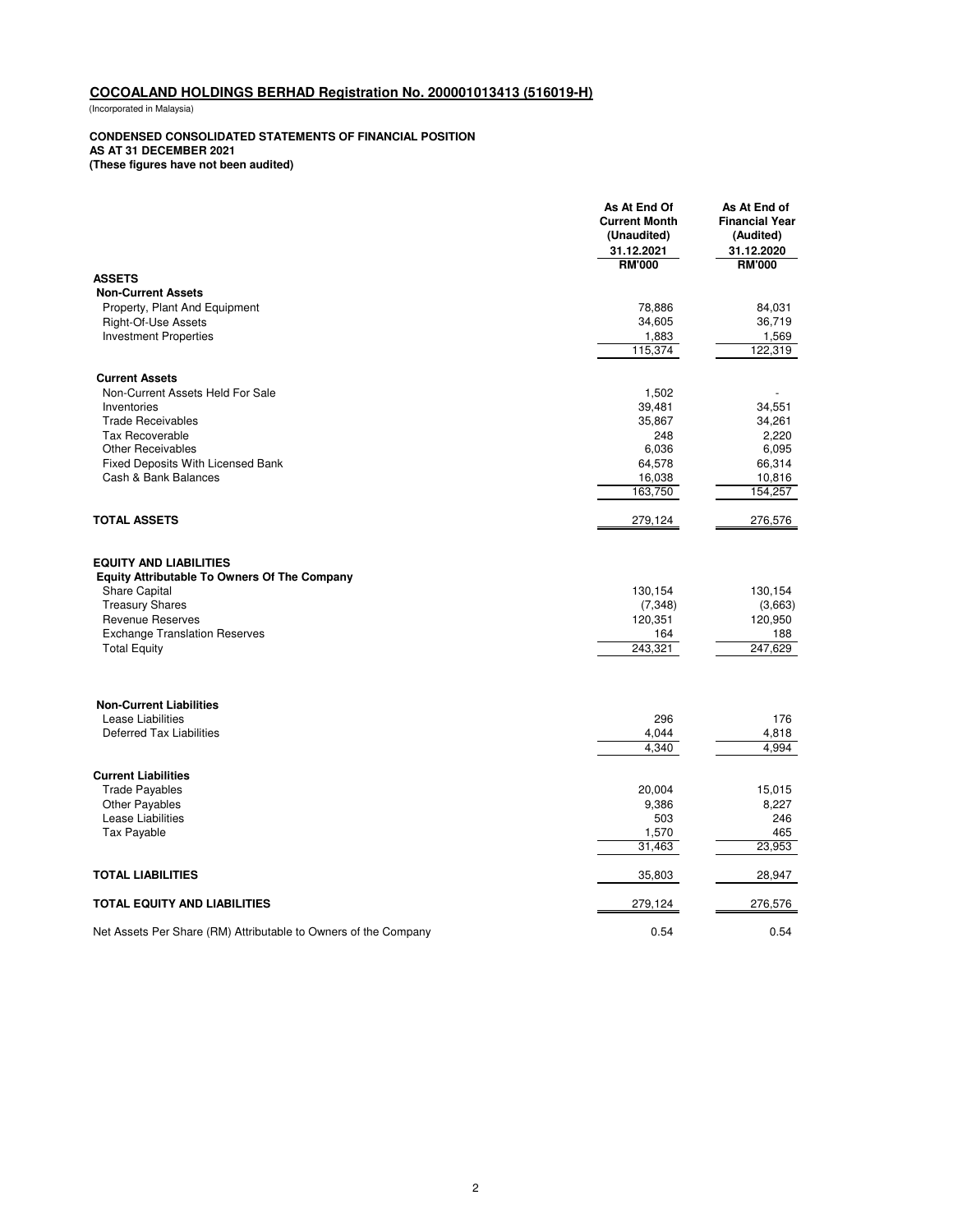(Incorporated in Malaysia)

## **UNAUDITED CONDENSED CONSOLIDATED STATEMENTS OF CHANGES IN EQUITY**

|                                                                     |                      | ------------------Non Distributable-----------------------> |                                                         | <--Distributable-->                |               |
|---------------------------------------------------------------------|----------------------|-------------------------------------------------------------|---------------------------------------------------------|------------------------------------|---------------|
|                                                                     | <b>Share Capital</b> | <b>Treasury</b><br><b>Shares</b>                            | <b>Exchange</b><br><b>Translation</b><br><b>Reserve</b> | <b>Retained</b><br><b>Earnings</b> | <b>Total</b>  |
| 12 months ended 31 December 2020                                    | <b>RM'000</b>        | <b>RM'000</b>                                               | <b>RM'000</b>                                           | <b>RM'000</b>                      | <b>RM'000</b> |
| As at 1 January 2020                                                | 130,154              |                                                             | 189                                                     | 118,700                            | 249,043       |
| Foreign Currency Translation Differences                            |                      |                                                             | (1)                                                     |                                    | (1)           |
| Profit For the Financial Period                                     |                      |                                                             |                                                         | 20,418                             | 20,418        |
| Total comprehensive income for the period                           |                      |                                                             | (1)                                                     | 20,418                             | 20,417        |
| Transactions with owners:                                           |                      |                                                             |                                                         |                                    |               |
| Purchase of Treasury Shares                                         |                      | (3,663)                                                     |                                                         |                                    | (3,663)       |
| Interim single tier dividend of RM0.08 paid on 24<br>December 2020  |                      |                                                             |                                                         | (18, 168)                          | (18, 168)     |
| Total transactions with owners of the Company                       |                      | (3,663)                                                     |                                                         | (18, 168)                          | (21, 831)     |
| As at 31 December 2020                                              | 130,154              | (3,663)                                                     | 188                                                     | 120,950                            | 247,629       |
| 12 months ended 31 December 2021                                    | <b>RM'000</b>        | <b>RM'000</b>                                               | <b>RM'000</b>                                           | <b>RM'000</b>                      | <b>RM'000</b> |
| As at 1 January 2021                                                | 130,154              | (3,663)                                                     | 188                                                     | 120,950                            | 247,629       |
| Foreign Currency Translation Differences                            |                      |                                                             | (24)                                                    |                                    | (24)          |
| Profit For the Financial Period                                     |                      |                                                             |                                                         | 21,864                             | 21,864        |
| Total comprehensive income for the period                           |                      |                                                             | (24)                                                    | 21,864                             | 21,840        |
| Transactions with owners:                                           |                      |                                                             |                                                         |                                    |               |
| Purchase of Treasury Shares                                         |                      | (3,685)                                                     |                                                         |                                    | (3,685)       |
| Disposal of Treasury Shares                                         |                      |                                                             |                                                         | 5                                  | 5             |
| Interim single-tier dividend of RM0.10 paid on 24<br>September 2021 |                      |                                                             |                                                         | (22, 468)                          | (22, 468)     |
| Total transactions with owners of the Company                       |                      | (3,685)                                                     |                                                         | (22, 463)                          | (26, 148)     |
| As at 31 December 2021                                              | 130,154              | (7, 348)                                                    | 164                                                     | 120,351                            | 243,321       |

- -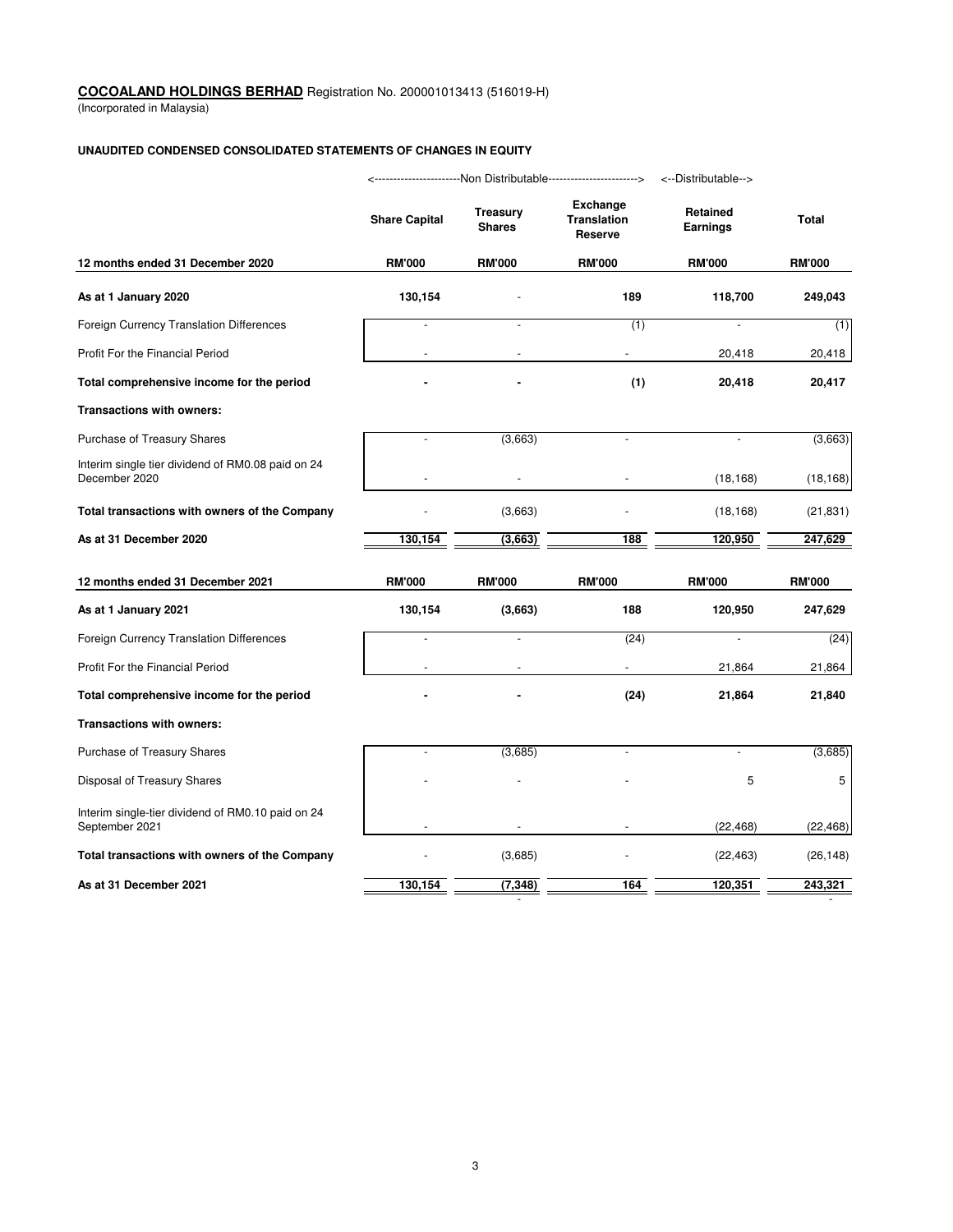(Incorporated in Malaysia)

#### **CONDENSED CONSOLIDATED STATEMENTS OF CASH FLOWS**

**FOR THE 12 MONTHS ENDED 31 DECEMBER 2021 (These figures have not been audited) Cumulative Cumulative**

| (Triese ligures have not been addited)                                                                                      | Cumulative<br><b>Current Year</b><br><b>To Date</b><br>31.12.2021 | Cumulative<br><b>Preceding Year</b><br><b>To Date</b><br>31.12.2020 |
|-----------------------------------------------------------------------------------------------------------------------------|-------------------------------------------------------------------|---------------------------------------------------------------------|
| <b>Cash Flows From Operating Activities</b>                                                                                 | <b>RM'000</b>                                                     | <b>RM'000</b>                                                       |
| Profit before taxation                                                                                                      | 29,835                                                            | 27,261                                                              |
| Adjustments for:-                                                                                                           |                                                                   |                                                                     |
| Inventories written off                                                                                                     | 163                                                               | 22                                                                  |
| Inventories written down                                                                                                    | 269                                                               | 776                                                                 |
| Reversal of inventories written down                                                                                        |                                                                   | (149)                                                               |
| Reversal of impairment loss on trade receivables                                                                            | (34)                                                              | (606)                                                               |
| Impairment loss on trade receivables                                                                                        | 29                                                                | 96                                                                  |
| Impairment loss on investment in subsidiary company/ Holdings                                                               | 13                                                                |                                                                     |
| Bad debts written off -trade receivables<br>Depreciation of property, plant and equipment                                   | 33<br>7,426                                                       | 430<br>8,284                                                        |
| Amortisation of investment property                                                                                         | 102                                                               | 68                                                                  |
| Amortisation of right-of-use assets                                                                                         | 1,084                                                             | 1,286                                                               |
| Unrealised gain on foreign exchange                                                                                         | (106)                                                             | (679)                                                               |
| Gain on disposal of property, plant & equipment                                                                             | (49)                                                              | (199)                                                               |
| Property, plant and equipment written off                                                                                   | 12                                                                | 5                                                                   |
| Gain on modification of lease contract<br>Loss on de-recognition of a subsidiary                                            | (3)<br>10                                                         | (8)                                                                 |
| Interest expense                                                                                                            | 15                                                                | 11                                                                  |
| Interest income                                                                                                             | (1, 424)                                                          | (2,034)                                                             |
| Operating profit before working capital changes                                                                             | 37,375                                                            | 34,564                                                              |
| Changes in working capital:                                                                                                 |                                                                   |                                                                     |
| Increase in inventories                                                                                                     | (5, 172)                                                          | (100)                                                               |
| (Increase) / Decrease in receivables                                                                                        | (1,327)                                                           | 29,598                                                              |
| Increase / (Decrease) in payables                                                                                           | 7,133                                                             | (6,635)                                                             |
|                                                                                                                             | 634                                                               | 22,863                                                              |
| Cash generated from operations                                                                                              | 38,009                                                            | 57,427                                                              |
| Interest received                                                                                                           | 1,424                                                             | 2,034                                                               |
| Interest paid                                                                                                               | (15)                                                              | (11)                                                                |
| Tax refund                                                                                                                  | 1,791                                                             |                                                                     |
| Tax paid                                                                                                                    | (7, 470)                                                          | (10, 335)                                                           |
|                                                                                                                             | (4,270)                                                           | (8,312)                                                             |
| <b>Net Cash Generated From Operating Activities</b>                                                                         | 33,739                                                            | 49,115                                                              |
| <b>Cash Flows From Investing Activities</b>                                                                                 |                                                                   |                                                                     |
| Purchase of property, plant and equipment                                                                                   | (2,293)                                                           | (29, 282)                                                           |
| Proceed from disposal of property, plant and equipment                                                                      | 49                                                                | 200                                                                 |
| Decrease in fixed deposits with maturity more than three months<br>Net Cash Generated From / (Used In) Investing Activities | 14,209<br>11,965                                                  | (17, 803)<br>(46, 885)                                              |
|                                                                                                                             |                                                                   |                                                                     |
| <b>Cash Flows From Financing Activities</b>                                                                                 |                                                                   |                                                                     |
| Net change in letter of credit<br>Payment of lease liabilities                                                              | (509)                                                             | (5, 843)<br>(498)                                                   |
| Changes in fixed deposits pledged with licensed bank                                                                        |                                                                   | 6,625                                                               |
| Dividend paid                                                                                                               | (22, 468)                                                         | (18, 168)                                                           |
| Purchase of treasury shares                                                                                                 | (4,985)                                                           | (3,664)                                                             |
| <b>Net Cash Used In Financing Activities</b>                                                                                | (27, 962)                                                         | (21, 548)                                                           |
| Net Increase / (Decrease) in Cash And Cash Equivalents                                                                      | 17,742                                                            | (19, 318)                                                           |
| Effect of Exchange Translation Differences on Cash and Cash Equivalents                                                     | (47)                                                              | (59)                                                                |
| Cash And Cash Equivalents At Beginning Of The Period                                                                        | 48,932                                                            | 68,309                                                              |
| Cash And Cash Equivalents At End Of The Period *                                                                            | 66,627                                                            | 48,932                                                              |
| * Cash & cash equivalents consists of:                                                                                      |                                                                   |                                                                     |
| Fixed deposits with licensed banks                                                                                          | 64,578                                                            | 66,314                                                              |
| Cash and bank balances                                                                                                      | 16,038                                                            | 10,816                                                              |
|                                                                                                                             | 80,616                                                            | 77,130                                                              |
| Less: Fixed deposits with maturity more than three months                                                                   | (13,989)<br>66,627                                                | (28, 198)<br>48,932                                                 |
|                                                                                                                             |                                                                   |                                                                     |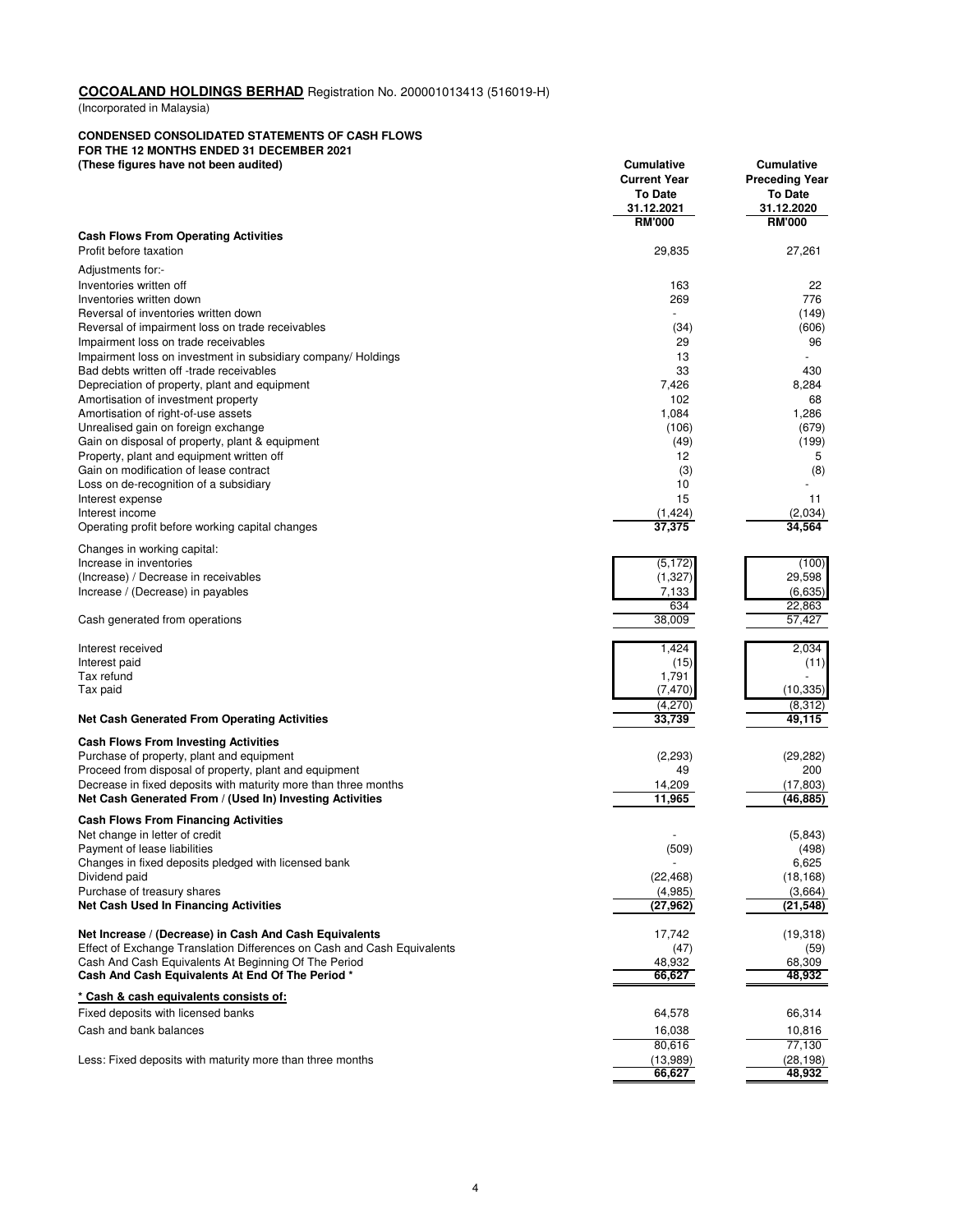Quarterly Unaudited Results Of The Group For The 4<sup>th</sup> Quarter Ended 31 December 2021

# **Part A: Explanatory Notes In Compliance With Malaysian Financial Reporting Standard ("MFRS") 134: Interim Financial Reporting in Malaysia**

\_\_\_\_\_\_\_\_\_\_\_\_\_\_\_\_\_\_\_\_\_\_\_\_\_\_\_\_\_\_\_\_\_\_\_\_\_\_\_\_\_\_\_\_\_\_\_\_\_\_\_\_\_\_\_\_\_\_\_\_\_\_\_\_\_\_\_\_\_\_\_\_\_\_\_\_\_\_\_\_\_\_\_\_\_\_\_\_\_

#### **A1. Accounting Policies and Basis Of Preparation**

These condensed consolidated interim financial statements have been prepared in accordance with Malaysian Financial Reporting Standard ("MFRS") 134: Interim Financial Reporting in Malaysia issued by the Malaysian Accounting Standards Board and with paragraph 9.22 and Appendix 9B of the of the Main Market Listing Requirements of Bursa Malaysia Securities Berhad ("Bursa Securities"). The interim financial statements should be read in conjunction with the Group's audited financial statements for financial year ended 31 December 2020.

 The audited financial statements of the Group for the financial year ended 31 December 2020 were prepared in accordance with MFRS.

 There are no new MFRSs or interpretations that are effective for the first time in this quarter that would be expected to have a material effect of the Group.

 The accounting policies and methods of computation adopted by the Group in these quarterly financial statements are consistent with those adopted in the most recent annual audited financial statements for the financial year ended 31 December 2020.

# **A2. Qualification of Financial Statements**

The auditors' report in respect of the audited financial statements for the financial year ended 31 December 2020 was not subjected to any qualification.

# **A3. Seasonal or Cyclical Factors**

The Group's business operation results for the current quarter under review were not materially affected by any seasonal or cyclical factors.

## **A4. Nature and Amount of Unusual Items**

There were no unusual items affecting assets, liabilities, equity, net income or cash flows of the Group during the current quarter under review.

#### **A5. Nature and Amount of Changes in Estimates**

There were no changes in the estimates of amounts reported that have a material effect in the current quarter.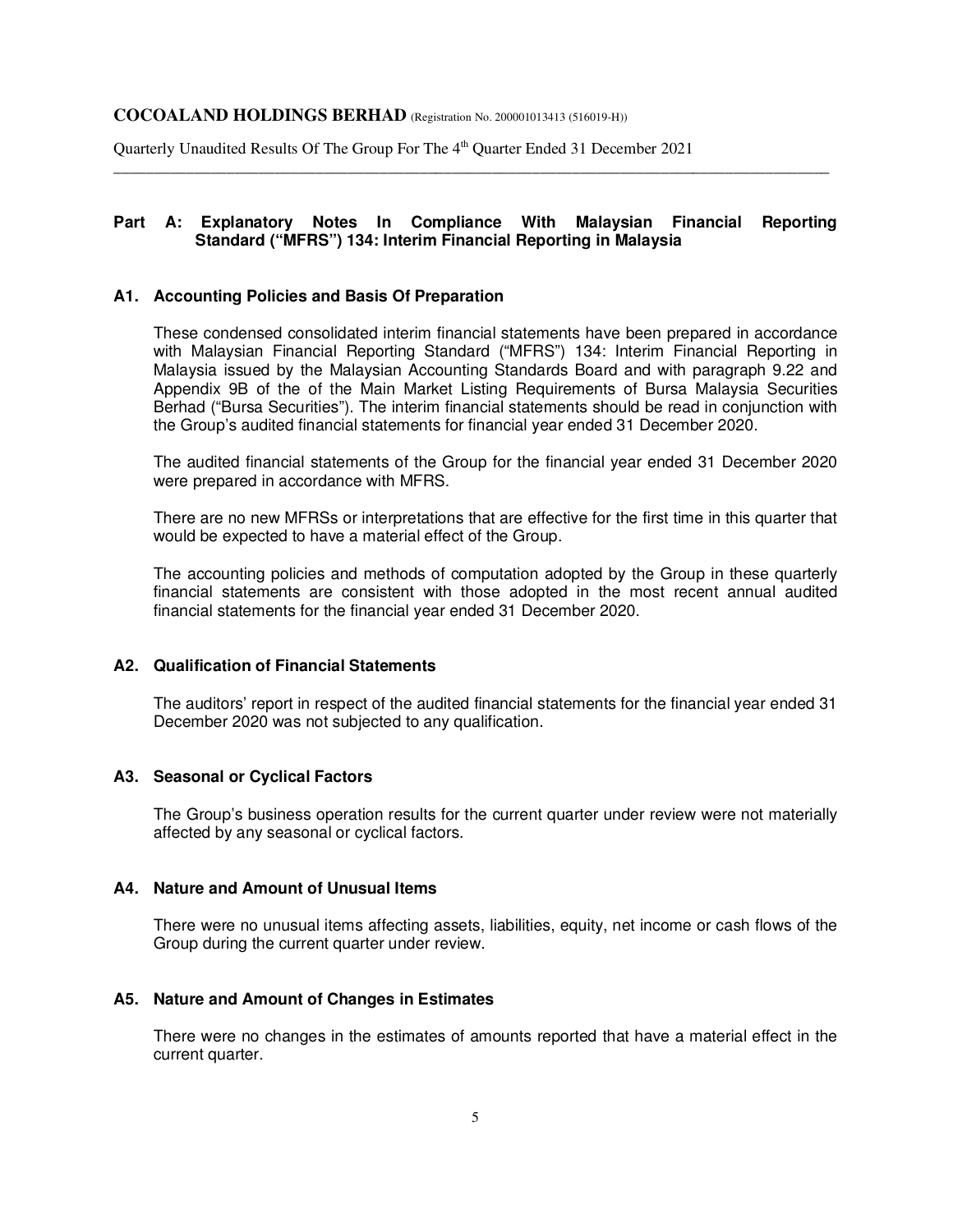Quarterly Unaudited Results Of The Group For The 4<sup>th</sup> Quarter Ended 31 December 2021

# **A6. Dividend Paid**

#### **For the financial period ended 31 December 2021**

There was no dividend paid during the quarter under review. The first interim single-tier dividend of 10.00 sen per ordinary share on 224,682,400 ordinary shares (excluding treasury shares), amounting to RM22.468 million in respect of the financial year ended 31 December 2021, was paid on 24 September 2021.

\_\_\_\_\_\_\_\_\_\_\_\_\_\_\_\_\_\_\_\_\_\_\_\_\_\_\_\_\_\_\_\_\_\_\_\_\_\_\_\_\_\_\_\_\_\_\_\_\_\_\_\_\_\_\_\_\_\_\_\_\_\_\_\_\_\_\_\_\_\_\_\_\_\_\_\_\_\_\_\_\_\_\_\_\_\_\_\_\_

#### **For the financial period ended 31 December 2020**

The first interim single-tier dividend of 8.00 sen per ordinary share, on 227,099,400 ordinary shares (excluding treasury shares buy back), amounting to RM18.168 million in respect of the financial year ended 31 December 2020, was paid on 24 December 2020.

# **A7. Changes in Debt and Equity Securities**

There were no other issuance, cancellation, repurchase, resale and repayment of debt and equity securities except for the following:-

During the financial year to date, the Company repurchased 5,693,000 shares of its issued share capital from the open market respectively, at an average of RM0.88 per share after bonus issue exercised on 8 October 2021. A total of 228,800,000 new ordinary shares were listed and quoted as bonus issue on the basis of 1 bonus share for every 1 existing ordinary share (including treasury shares) held.

The total consideration paid for the share buy-back, including transaction costs amounted to RM4,984,942.58 for financial year to date which were financed by internally generated funds. The shares purchased are held as treasury shares in accordance with Section 127(6) of the Companies Act 2016.

As at 31 December 2021, the number of treasury shares held was 8,444,800 ordinary shares.

## **A8. Segmental Reporting**

#### Group – by business segment:-

The Group's segmental report for the current financial period ended 31 December 2021 is as below:-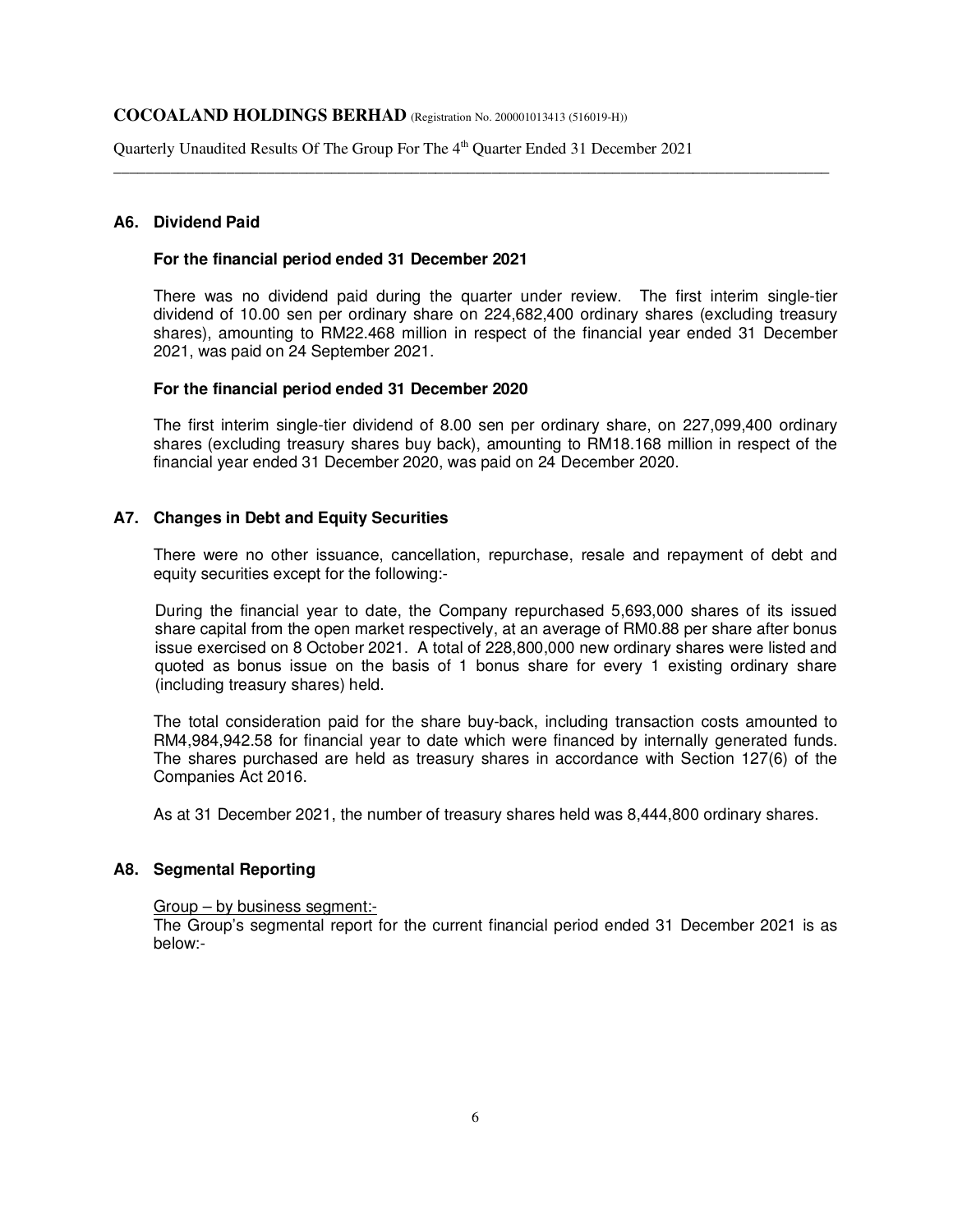Quarterly Unaudited Results Of The Group For The 4<sup>th</sup> Quarter Ended 31 December 2021

\_\_\_\_\_\_\_\_\_\_\_\_\_\_\_\_\_\_\_\_\_\_\_\_\_\_\_\_\_\_\_\_\_\_\_\_\_\_\_\_\_\_\_\_\_\_\_\_\_\_\_\_\_\_\_\_\_\_\_\_\_\_\_\_\_\_\_\_\_\_\_\_\_\_\_\_\_\_\_\_\_\_\_\_\_\_\_\_\_

|                                                                        | <b>Manufacturing</b> | <b>Trading</b> | Investment<br>Holding | <b>Elimination</b> | <b>Total</b>                            |
|------------------------------------------------------------------------|----------------------|----------------|-----------------------|--------------------|-----------------------------------------|
|                                                                        | RM'000               | <b>RM'000</b>  | RM'000                | <b>RM'000</b>      | RM'000                                  |
| 4th quarter ended 31 December 2021                                     |                      |                |                       |                    |                                         |
| Revenue:                                                               |                      |                |                       |                    |                                         |
| External                                                               | 19,156               | 43,530         |                       |                    | 62,686                                  |
| Inter-segment                                                          | 30,502               | 5,216          |                       | (35, 718)          |                                         |
| Total revenue                                                          | 49,658               | 48,746         |                       |                    | 62,686                                  |
| Profit before tax                                                      | 6,845                | 1,010          | (263)                 | 4,932              | 12,524                                  |
| 4th quarter ended 31 December 2020                                     |                      |                |                       |                    |                                         |
| Revenue:                                                               |                      |                |                       |                    |                                         |
| External                                                               | 13,708               | 36,765         |                       |                    | 50,473                                  |
| Inter-segment                                                          | 28,755               | 3,820          | 20,000                | (52, 575)          |                                         |
| <b>Total revenue</b>                                                   | 42,463               | 40,585         | 20,000                |                    | 50,473                                  |
| Profit before tax                                                      | 3,214                | 3,397          | 19,839                | (20, 430)          | 6,020                                   |
| <b>Cumulative 4th quarter ended 31 December 2021</b>                   |                      |                |                       |                    |                                         |
| Revenue:                                                               |                      |                |                       |                    |                                         |
| External                                                               | 65,256               | 145,043        |                       |                    | 210,299                                 |
| Inter-segment                                                          | 94,896               | 10,369         | 20,000                | (125, 265)         |                                         |
| Total revenue                                                          | 160,152              | 155,412        | 20,000                |                    | 210,299                                 |
| Profit before tax                                                      | 14,260               | 11,350         | 19,018                | (14, 793)          | 29,835                                  |
| <b>Cumulative 4th quarter ended 31 December 2020</b>                   |                      |                |                       |                    |                                         |
|                                                                        |                      |                |                       |                    |                                         |
| Revenue:                                                               |                      |                |                       |                    |                                         |
| External                                                               | 78,439               | 137,807        |                       |                    |                                         |
| Inter-segment                                                          | 92,064               | 6,063          | 20,000                | (118, 127)         |                                         |
| Total revenue                                                          | 170,503              | 143,870        | 20,000                |                    |                                         |
| Profit before tax                                                      | 17,400               | 10,742         | 19,210                | (20, 091)          |                                         |
|                                                                        |                      |                |                       |                    |                                         |
| <b>Assets and liabilities as at 31 December 2021</b><br>Segment assets | 166,378              | 114,462        | 133,095               | (134, 811)         | 216,246<br>216,246<br>27,261<br>279,124 |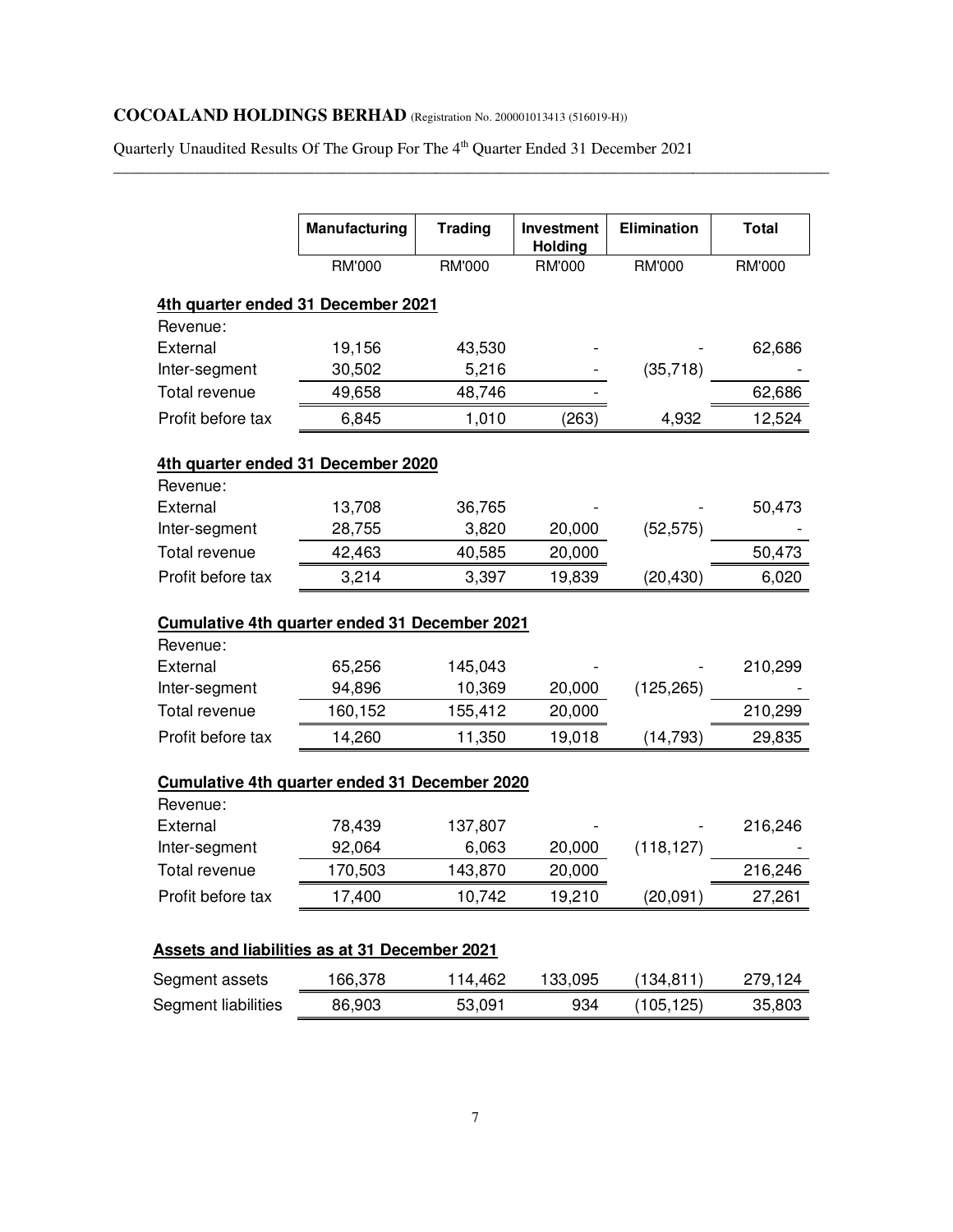Quarterly Unaudited Results Of The Group For The 4<sup>th</sup> Quarter Ended 31 December 2021

#### Group – by geographical segment:-

In preparing information on the basis of geographical segments, segment revenue is based on geographical location of customers. Segment non-current assets are based on geographical location of the assets.

\_\_\_\_\_\_\_\_\_\_\_\_\_\_\_\_\_\_\_\_\_\_\_\_\_\_\_\_\_\_\_\_\_\_\_\_\_\_\_\_\_\_\_\_\_\_\_\_\_\_\_\_\_\_\_\_\_\_\_\_\_\_\_\_\_\_\_\_\_\_\_\_\_\_\_\_\_\_\_\_\_\_\_\_\_\_\_\_\_

|                 | <b>Revenue</b>     |               |             | <b>Non-current assets</b> |
|-----------------|--------------------|---------------|-------------|---------------------------|
|                 | for the year ended |               |             | as at                     |
|                 | December<br>31     | 31 December   | 31 December | 31 December               |
|                 | 2021               | 2020          | 2021        | 2020                      |
|                 | <b>RM'000</b>      | <b>RM'000</b> |             | <b>RM'000</b>             |
| Malaysia        | 103,191            | 99,914        | 115,282     | 122,143                   |
| Eastern Asia    | 48,384             | 49,353        | 92          | 176                       |
| South East Asia | 37,282             | 36,191        |             |                           |
| Middle East     | 18,378             | 26,880        | -           |                           |
| Others          | 3,064              | 3,908         | -           |                           |
|                 | 210,299            | 216,246       | 115,374     | 122,319                   |

## **A9. Valuations of Property, Plant and Equipment**

The property, plant and equipment except for freehold land are stated at cost/valuation less accumulated depreciation and impairment losses. There was no revaluation of property, plant and equipment for the current quarter and financial year to date.

The valuations of property, plant and equipment of the Group have been brought forward without amendments from the audited financial statements for the financial year ended 31 December 2020.

#### **A10. Subsequent Events**

There were no other material events subsequent to the reporting period up to 19 February 2022 (latest practicable date which is not earlier than 7 days from the date of issue of this quarterly report) which have not been reflected in the financial statements for the quarter under review.

## **A11. Changes in the Composition of the Group**

 There were no material changes in the composition of the Group for the current quarter under review.

#### **A12. Contingent Liabilities or Contingent Assets**

 There were no material changes in contingent liabilities or contingent assets arising since the last audited consolidated statement of financial position as at 31 December 2020.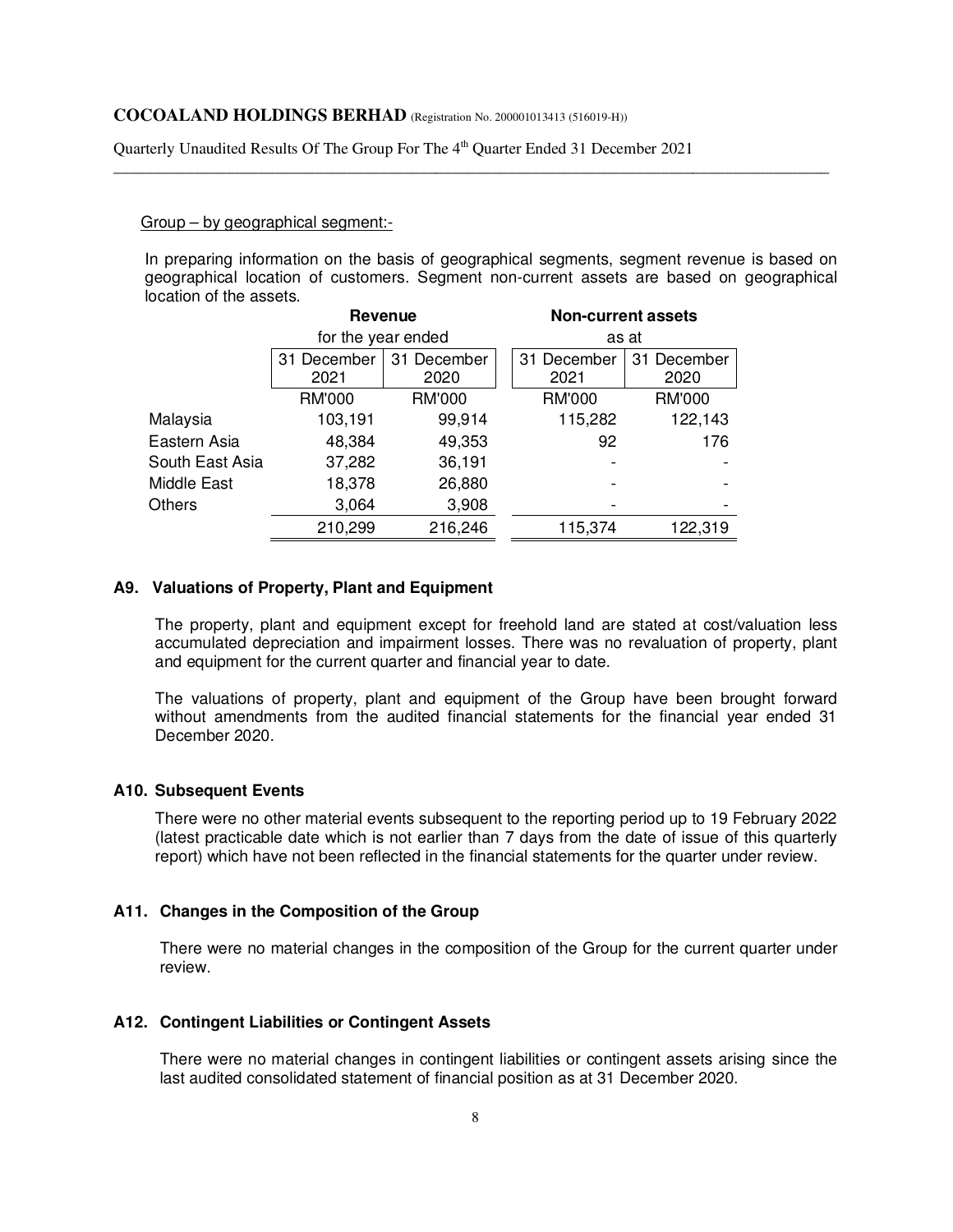Quarterly Unaudited Results Of The Group For The 4<sup>th</sup> Quarter Ended 31 December 2021

## **A13. Capital Commitments**

Capital commitments of the Group in respect of property, plant and equipment as at 31 December 2021 are as follows:-

\_\_\_\_\_\_\_\_\_\_\_\_\_\_\_\_\_\_\_\_\_\_\_\_\_\_\_\_\_\_\_\_\_\_\_\_\_\_\_\_\_\_\_\_\_\_\_\_\_\_\_\_\_\_\_\_\_\_\_\_\_\_\_\_\_\_\_\_\_\_\_\_\_\_\_\_\_\_\_\_\_\_\_\_\_\_\_\_\_

|                                                                                                      | <b>RM'000</b>  |
|------------------------------------------------------------------------------------------------------|----------------|
| Property, plant and equipment :-<br>Approved and contracted for<br>Authorized but not contracted for | 2,210<br>3.500 |

#### **A14. Significant Related Party Transactions**

The Group has the following significant transactions with the related parties during the periods:-

|                                                                                  | <b>Current</b><br>Year<br>Quarter<br><b>RM'000</b> | <b>Preceding</b><br>Year<br>Quarter<br><b>RM'000</b> |
|----------------------------------------------------------------------------------|----------------------------------------------------|------------------------------------------------------|
| Prepare, package, pack and deliver Fraser and Neave                              |                                                    |                                                      |
| Limited group of companies' products :-<br>- Sales<br>- Purchase of ingredients* | 1,825<br>1,381                                     | 1,603<br>22                                          |

\* The purchase of ingredients are exclusively used for the preparing of the Fraser and Neave Limited group of companies products.

The above transactions had been entered into in the ordinary course of business on normal commercial terms with Fraser and Neave Limited group of companies. These transactions are within the ambit of the mandate approved by the shareholders of the Company on 22 September 2021.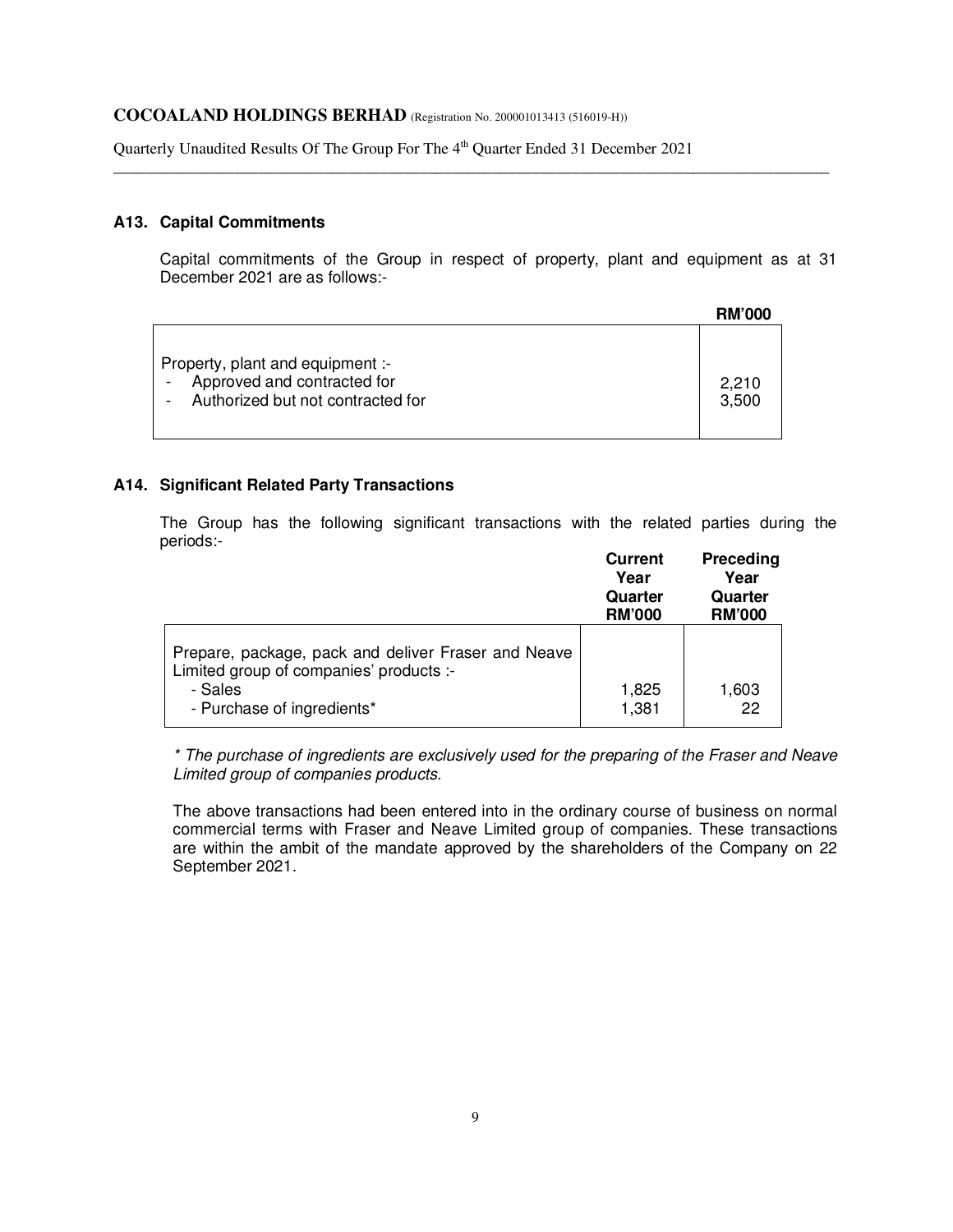Quarterly Unaudited Results Of The Group For The 4<sup>th</sup> Quarter Ended 31 December 2021

# **Part B: Additional Explanatory Notes In Compliance With Listing Requirements Of The Bursa Malaysia Securities Berhad**

\_\_\_\_\_\_\_\_\_\_\_\_\_\_\_\_\_\_\_\_\_\_\_\_\_\_\_\_\_\_\_\_\_\_\_\_\_\_\_\_\_\_\_\_\_\_\_\_\_\_\_\_\_\_\_\_\_\_\_\_\_\_\_\_\_\_\_\_\_\_\_\_\_\_\_\_\_\_\_\_\_\_\_\_\_\_\_\_\_

#### **B1. Review of Performance**

The Group's revenue recorded RM 210.3 million, a contraction of RM 5.9 million or 2.8% as compared to RM 216.2 million recorded in the preceding year's corresponding period. The revenue in the quarter under review registered at RM 62.7 million, a rise of 24.2% from RM 50.4 million in the preceding quarter last year.

The declining revenue in the current year under review was mainly attributable to the softer demand for gummy of Contract Manufacturing Business in China, the Philippines and Malaysia and snack in Saudi Arabia. The decline was in part offset by rising demand of in-house gummy in China, Vietnam and Malaysia as well as biscuit confectionery in domestic market.The rise of revenue in the current quarter was principally due to the higher demand from gummy, chocolate and biscuit confectionery during festive season.

The Group's profit before taxation registered RM 29.8 million, a rise of 9.4% if compared to RM 27.3 million achieved in the preceding year's corresponding period. The profit before taxation in the current quarter increased by 108.0% or from RM 6.0 million to RM 12.5 million achieved in the same corresponding quarter last year which was predominantly due to negatively of the Conditional Movement Control Order ("CMCO") imposed by Government of Malaysia since the mid of October 2020 in the spike of Covid-19 cases.

The rise in the pre-tax profit for the current year and current quarter was predominantly contributed by the costs saving achieved on lower factory labour cost and energy costs despite rising material cost and freight charges.

The performance of the major operating business segments of the Group is summarized as follows:-

#### Manufacturing segment

The contraction of revenue for the current year under review was mainly attributable to softer demand of fortified gummy from Contract Manufacturing Business. Lower pre-tax profit in the current year aligned with the contraction of the revenue earned despite lower factory labour costs and energy costs.

#### Trading segment

The rising revenue for the current year under review was mainly attributable to in-house gummy and biscuit confectionery in local market despite the declining revenue from snack in Saudi Arabia. Higher pre-tax profit for the current year was predominantly due to effective cost restructuring program in tandem with higher revenue despite higher freight charges and product sponsorship expenditure incurred.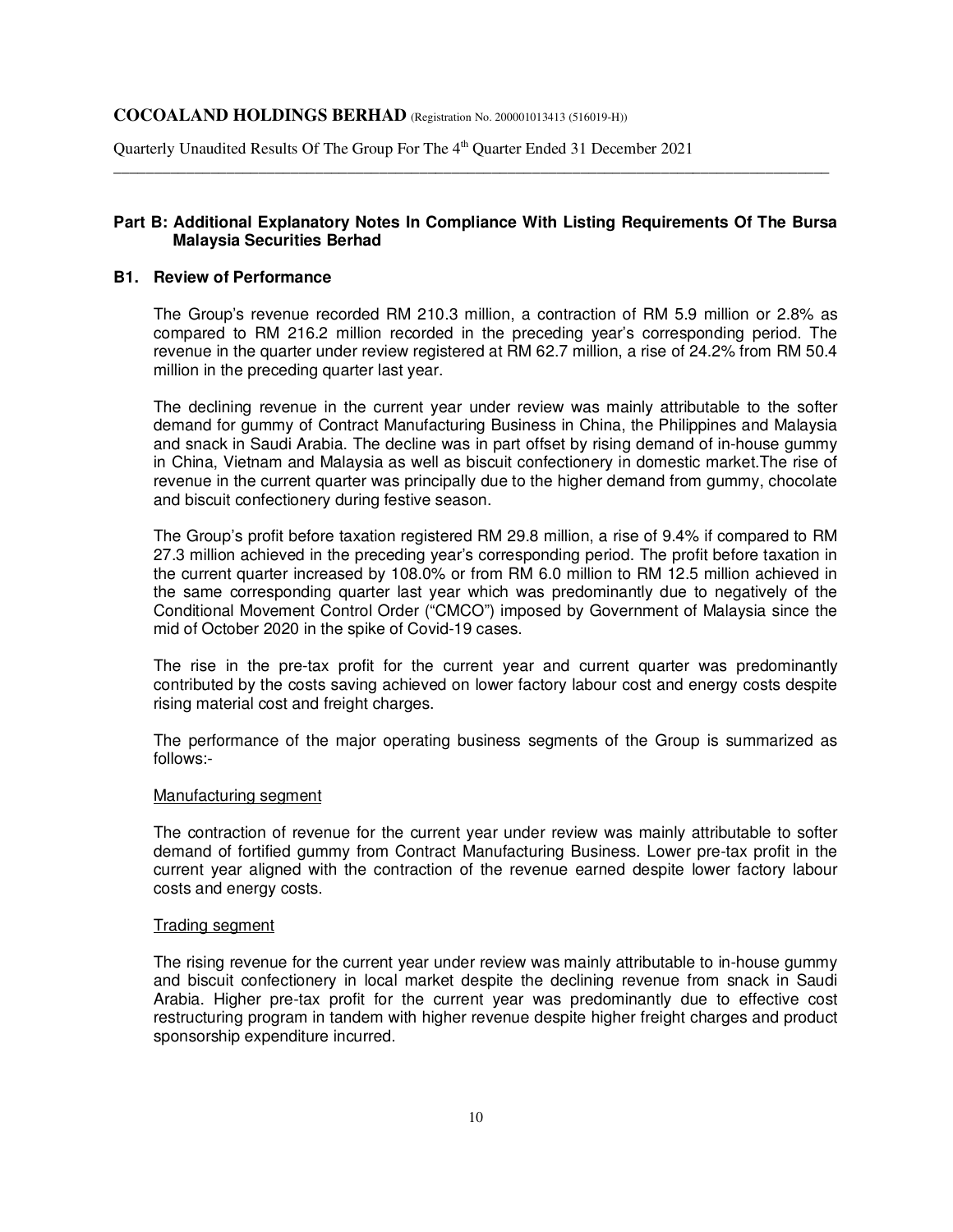Quarterly Unaudited Results Of The Group For The 4<sup>th</sup> Quarter Ended 31 December 2021

|                                  | <b>Current</b><br>Year<br>Quarter | <b>Immediate</b><br>Preceding<br>Quarter | <b>Difference</b> |
|----------------------------------|-----------------------------------|------------------------------------------|-------------------|
|                                  | <b>RM'000</b>                     | <b>RM'000</b>                            | %                 |
| Revenue                          | 62,686                            | 46,014                                   | 36.2%             |
| Gross Profit                     | 19,156                            | 10,726                                   | 78.6%             |
| <b>Profit Before Tax</b>         | 12,524                            | 5,440                                    | 130.2%            |
| <b>Profit After Tax</b>          | 8,841                             | 4,076                                    | 116.9%            |
| Profit Attributable to Owners of | 8,841                             | 4,076                                    | 116.9%            |
| The Company                      |                                   |                                          |                   |

\_\_\_\_\_\_\_\_\_\_\_\_\_\_\_\_\_\_\_\_\_\_\_\_\_\_\_\_\_\_\_\_\_\_\_\_\_\_\_\_\_\_\_\_\_\_\_\_\_\_\_\_\_\_\_\_\_\_\_\_\_\_\_\_\_\_\_\_\_\_\_\_\_\_\_\_\_\_\_\_\_\_\_\_\_\_\_\_\_

# **B2. Comparison with Immediate Preceding Quarter's Results**

Higher revenue for the current quarter, a rise of RM 16.7 million or 36.2% from the immediate preceding quarter was mainly attributable to rising demand for gummy both from in-house and Contract Manufacturing Business and chocolate products due to festive season.

The pre-tax profit recorded an increase of RM 7.1 million over the immediate preceding quarter, which was principally due to higher profit margin sales mix, lower factory labour costs and energy costs in tandem with higher revenue achieved.

# **B3. Commentary On Prospects**

The Board anticipates that year 2022 will continue to be challenging. Uncertainties arising from concerns caused by an ongoing Covid epidemic will result in disruptions to forces of demand and supply . Inspite of this, the Board remains cautiously optimistic that these challenges can be overcome. The Group will adopt cost restructuring measures whilst innovating new products and packaging designs to remain competitive.

## **B4. Profit Forecast or Profit Guarantee**

The Group did not issue any profit forecast or profit estimate previously in any public document.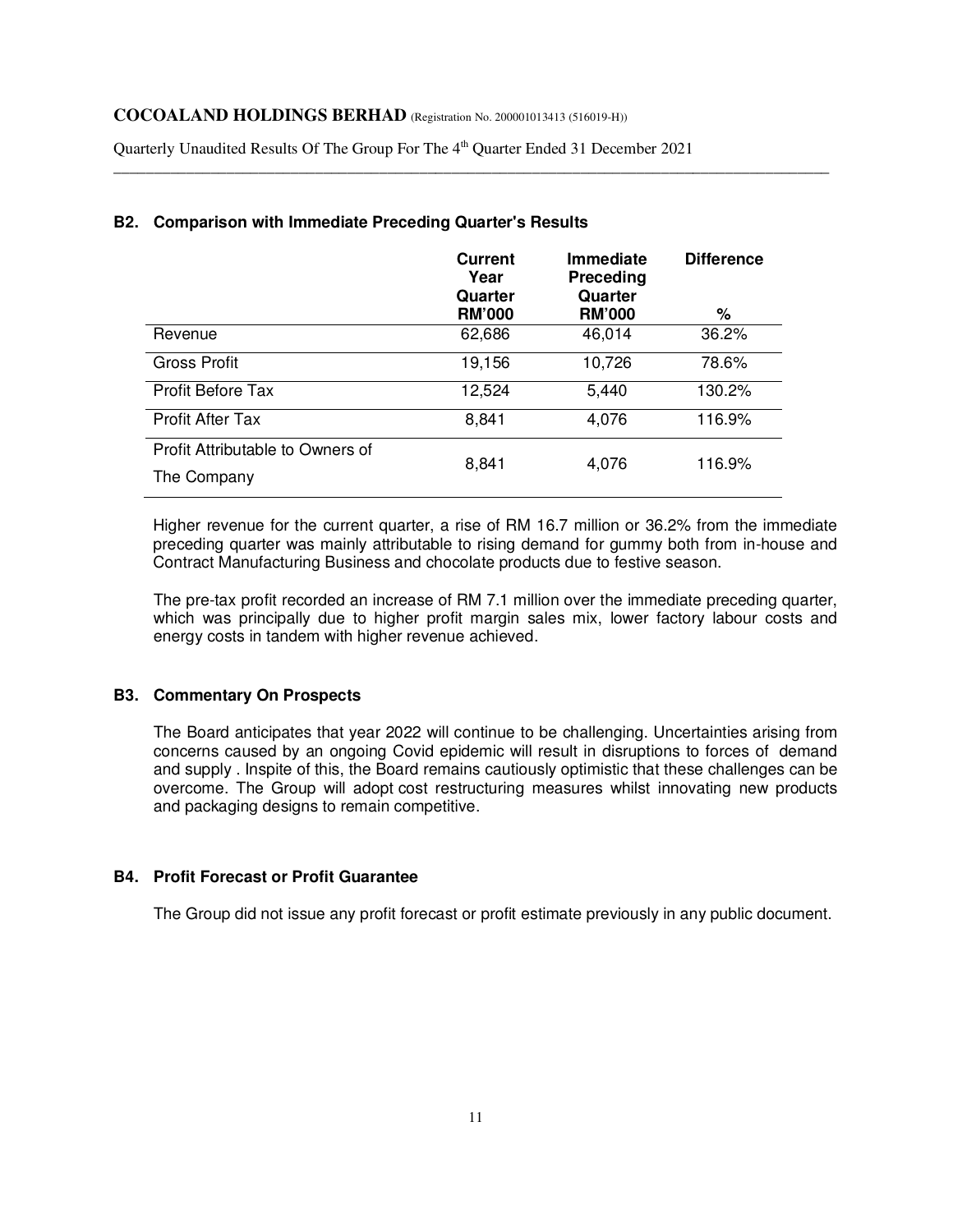| <b>B5.</b> | <b>Income Tax</b>                                            |                          |                           |                                 |                                 |
|------------|--------------------------------------------------------------|--------------------------|---------------------------|---------------------------------|---------------------------------|
|            |                                                              |                          | <b>Individual Quarter</b> | <b>Cumulative Quarter</b>       |                                 |
|            |                                                              | <b>Current</b><br>Year   | <b>Preceding</b><br>Year  | Current<br>Year                 | Preceding<br>Year               |
|            |                                                              | Quarter<br><b>RM'000</b> | Quarter<br><b>RM'000</b>  | <b>To Date</b><br><b>RM'000</b> | <b>To Date</b><br><b>RM'000</b> |
|            | Income tax:                                                  |                          |                           |                                 |                                 |
|            | Current period<br>$\bullet$<br>estimate                      | 3,482                    | 1,823                     | 8,801                           | 7,952                           |
|            | Under/ (Over)<br>$\bullet$<br>provision in prior<br>year     |                          | (21)                      | (57)                            | (21)                            |
|            | <b>Deferred taxation:</b>                                    |                          |                           |                                 |                                 |
|            | Transferred to /<br>$\bullet$<br>(from) deferred<br>taxation | 201                      | (248)                     | (773)                           | (1,088)                         |
|            |                                                              | 3,683                    | 1,554                     | 7,971                           | 6,843                           |

\_\_\_\_\_\_\_\_\_\_\_\_\_\_\_\_\_\_\_\_\_\_\_\_\_\_\_\_\_\_\_\_\_\_\_\_\_\_\_\_\_\_\_\_\_\_\_\_\_\_\_\_\_\_\_\_\_\_\_\_\_\_\_\_\_\_\_\_\_\_\_\_\_\_\_\_\_\_\_\_\_\_\_\_\_\_\_\_\_

Quarterly Unaudited Results Of The Group For The 4<sup>th</sup> Quarter Ended 31 December 2021

# **B6. Status of Corporate Proposals**

There were no corporate proposals announced but not completed as at 19 February 2022 which is not earlier than 7 days from the date of issue of this quarterly report.

# **B7. Group Borrowings**

The Group's borrowings (all denominated in Ringgit Malaysia) as at the end of the reporting quarter are as follows:-

|                        | As At<br>31.12.2021 | As At<br>31.12.2020 |
|------------------------|---------------------|---------------------|
|                        | <b>RM'000</b>       | <b>RM'000</b>       |
| <b>Total Borrowing</b> | -                   | -                   |

#### **B8.**

# **Material Litigation**

There was no material litigation at the date of this quarterly report.

#### **B9. Dividend Payable**

No interim dividend has been declared for the current quarter under review (31 December 2020: nil). The total dividend of the current year is 10.0 sen per ordinary share (2020: 8.0 sen).